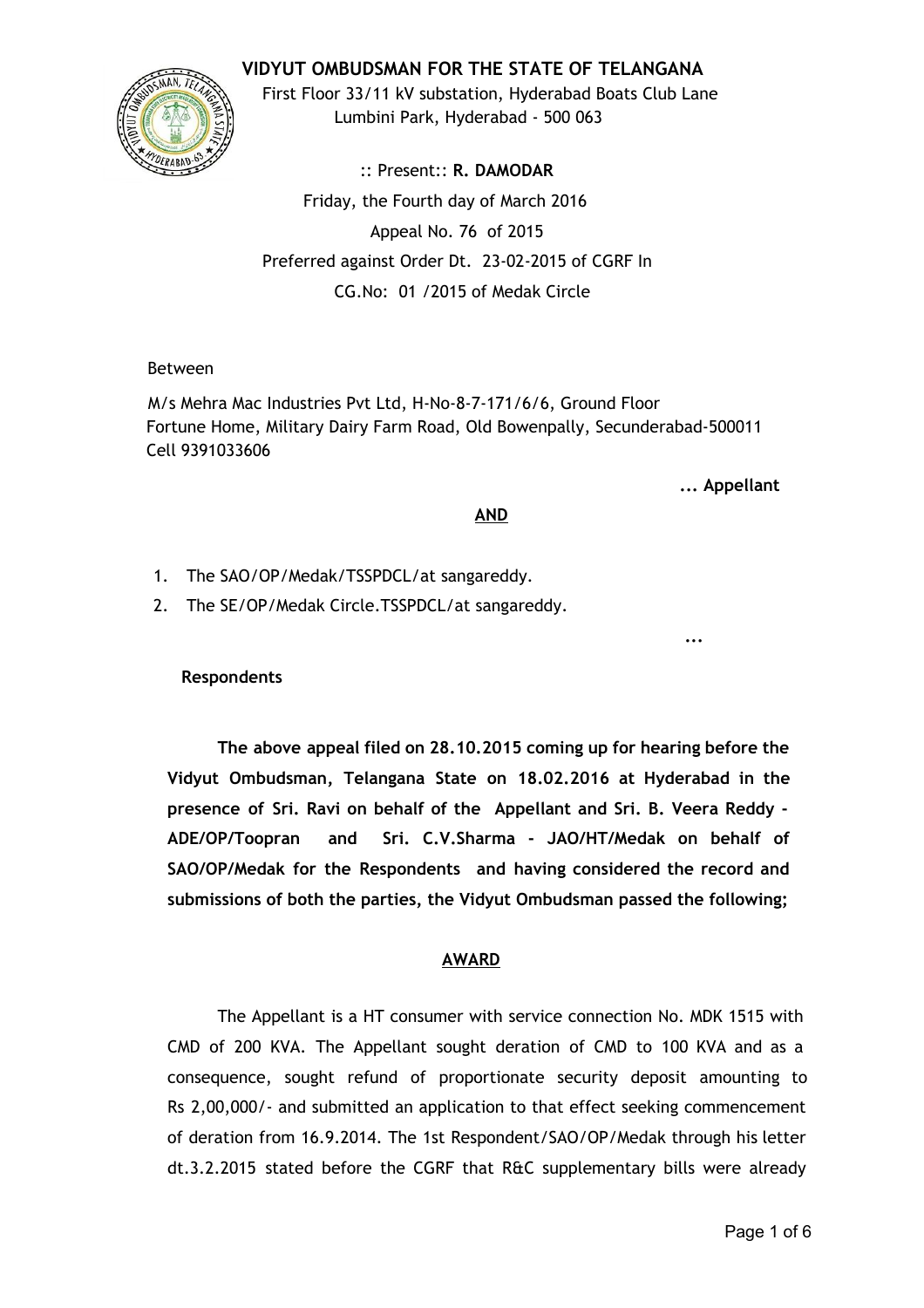revised from September,2012 to January,2013 under the option 'continuous 60%' and an amount of Rs 6,90,889/‐ was withdrawn. He stated that the Appellant's service was under continuous 60% option from February,2013 to July,2013 and therefore, R&C bills could not be revised during this period.

2. The Appellant represented before the CGRF that he needed monthwise R&C details along with MRI data for reconciliation of electricity bills from September, 2010 to July 2013 before 13.2.2015 and that his power supply should not be disconnected without proper notice under S.56(1) of the Electricity Act.

3. The 1st Respondent stated before the CGRF that she would provide the required R&C bills along with MRI data by 13.2.2015 and stated further that ACD notice for FY 2013‐14 was issued under letter dt. 30.08.2013 to the Appellant for making balance payment of Rs 3,46,200/‐ which was served on 1.9.2014. When the amount due was not paid by 30.09.2014, she admitted that the service was disconnected and on payment of Rs 1,50,000/‐, the power was restored on 3.12.14.

4. After hearing both sides, the CGRF directed the Respondents to furnish the bill data from September,2012 to July,2013 along with MRI dump on or before 13.2.2015 to the Appellant and carry out the deration of CMD as per Clause 5.9.4.2 of GTCS and report compliance by 20.2.2015, through the impugned orders.

5. Aggrieved and not satisfied with the impugned orders, the Appellant preferred the present Appeal alleging that through letter dt.12.8.2014, the Appellant issued one month notice to the Respondent No.2 requesting deration of the service connection of the Appellant from 200 KVA to 100 KVA as per the amended clause 5.9.4.2 of GTCS, through the Proceedings of APERC/Secy/96/2014 dt. 31.5.2014. The Appellant claimed that when the Respondents failed to respond to this notice, it has approached the CGRF with a complaint. The Appellant stated that the Respondent No.2 gave deration w.e.f 5.3.2015 ignoring one month notice dt. 12.8.2014 The Respondent No.2 has not responded to the notice of the Appellant regarding the effective date of deration w.e.f 16.8.2014, as requested by the Appellant.

6. In this Appeal, the ADE/OP/TOOPRAN submitted a reply disclosing the following important aspects: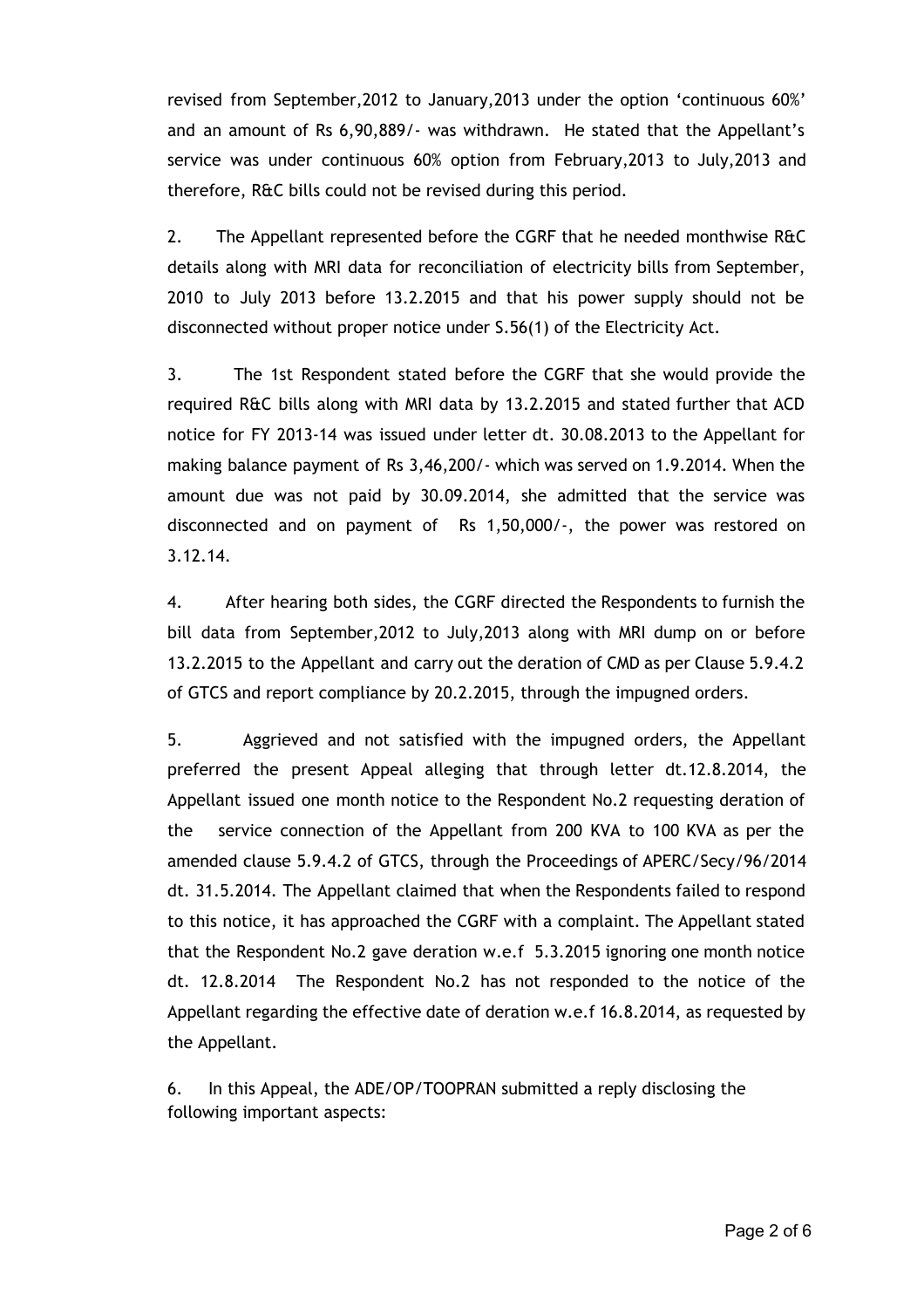a. The Appellant addressed the circle office, Medak for deration of CMD from 200 KVA to 100 KVA vide letter dt. 12.8.2014 which was received in the office on 16.8.2014.

b. A consumer of HT service has to register his application at the consumer service center with 5 sets of relevant documents.

c. If there are any outstanding arrears of R&C,they need to be cleared before the process of deration is to be effected.

d. The Respondents stated that the ACD amount of Rs 6.2Lakhs was due and not cleared in spite of several notices. Therefore, they claimed that the service was disconnected and it was reconnected on 3.12.2014 after payment of Rs 1,50,000/-.

e. The CGRF ordered deration of CMD. Accordingly, the CMD to the service connection was derated from 200 KVA to 100 KVA w.e.f 22.05.2015.

7. The Appellant filed a reply to the reply of the ADE/OP/Toopran/TSSPDCL alleging that the Appellant served one month notice on the 2nd Respondent for deration of CMD from 200 KVA to 100 KVA through letter dt. 12.8.2014 as required under the amended clause 5.4.9.2 of GTCS. Accordingly, the Appellant claimed that the 2nd Respondent ought to have given effect to the deration of CMD form 200 KVA to 100 KVA w.e.f 16.9.2014.

8. The Appellant claimed that the arrears of R&C measures were never brought to the notice of the Appellant. As per the orders of the Vidyut Ombudsman dt. 7.12.2015 in Appeal No. 44/2015, the Respondent No. 2 gave effect to 50% waiver in the respective billing months, the delay payment charges were withdrawn and therefore, there was no R&C amount due. It is further claimed that there is no provision either in the Electricity act 2003 or in the regulations of the TSERC for withholding deration.

9. The effort for mediation could not succeed, because of the stated position of both sides and there is no middle path. Hence the matter is being disposed of on merits.

10. On the basis of the material on record, the following issues arise for determination:

i) Whether the Appellant is entitled to deration of CMD from 200 KVA to 100 KVA w.e.f 15.9.2014 i.e 30 days after receipt of the request letter dt. 16.8.2014?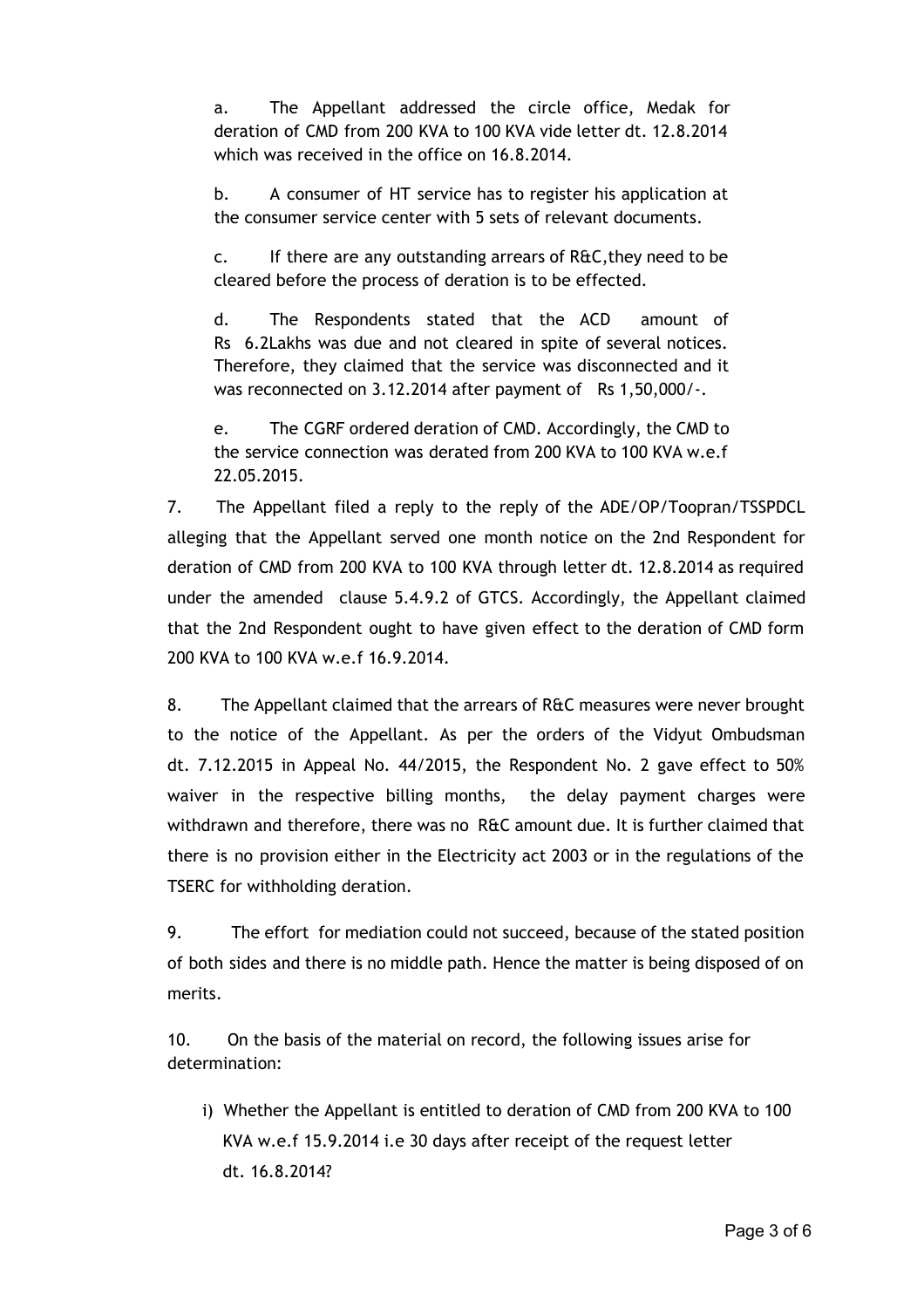ii) Whether the impugned orders are liable to be set aside?

#### **ARGUMENTS HEARD**

#### **ISSUES 1 & 2**

11. The Appellant sought deration of CMD from 200 KVA to 100 KVA vide his letter dt.12.8.2014 which was acknowledged on 16.8.2014. This letter was addressed to the 2nd Respondent/SE/OP/Medak Circle at Sangareddy showing postal acknowledgement on 16.8.2014. A copy of the letter was addressed to the CGM, Finance, Corporate Office, Hyderabad showing that it was received in the office on 25.8.2014. It is important to note that the statutory requirement for deration of load is governed by the amended Clause 5.9.4.2 of GTCS which is reproduced for clarity:

**"5.8.4.2 Deration of CMD or Termination of Agreement in respect of HT Supply:** The consumer may seek reduction of contacted maximum demand or termination of the HT agreement after the expiry of the minimum period of the Agreement by giving not less than one month notice in writing expresssing his intention to do so. However, if for any reason the consumer chooses to derate the CMD or terminate the Agreement, before the expiry of the minimum 2 year period of the Agreement, the CMD will be derated or the Agreement will be terminated with the effect from the date of expiry of the initial 2 year period of the Agreement or after expiry of one month notice period whichever is later. The Company can also terminate the HT Agreement, at any time giving one month notice if the consumer violates the terms of the HT Agreement, or the GTCS or the provision of any law touching the Agreement including the Act and rules made thereunder, and AP Electricity Reforms Act, 1998. On termination of the HT Agreement the consumer shall pay all sums due under the Agreement as on the date of its termination."

12. The reply of the ADE/OP/Toopran shows that no action was taken on the application dt.12.8.2014 of the Appellant received by the 2nd Respondent on 16.8.2014 for deration and on the other hand, he claimed that in the 1st instance, the R&C measure arrears were needed to be cleared before the process of deration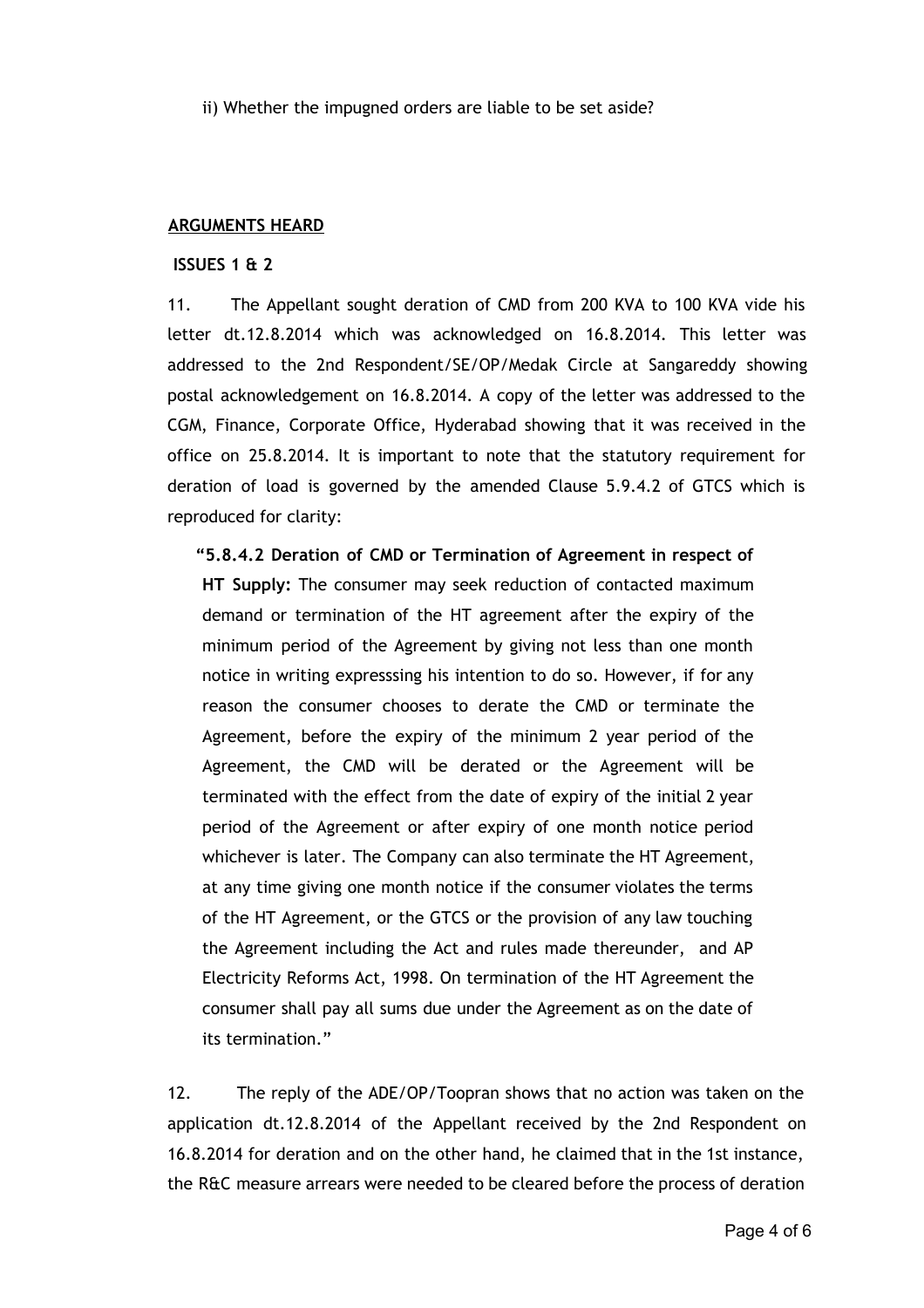could be started. Thereafter, it appears that when the Appellant failed to deposit the ACD amount of Rs 6.20 Lakhs, the service was disconnected and on payment of Rs 1.50 lakhs, the service was restored on 3.12.2014 and therefore, the ADE/OP claimed that the deration could not be effected.

13. The claim of the ADE/OP/Toopran that the Appellant ought to have registered his application at the Customer Service Centre with 5 sets of relevant documents and only then the consumer request will be exhibited in the HT tracking system and then the work of deration would be taken up to explain the delay,fortunately is not insisted on. Even if the application for deration is submitted to the wrong officer of the DISCOM, it is that officer's duty to guide the consumer to compliance, which has not been done in this case.

14. The ADE/OP/Toopran stated that arrears of R&C measures have to be cleared first before taking up the process of deration and that this was intimated to the Appellant. Having said so, the Respondents failed to show any provision either under the GTCS or under the Tariff Orders requiring clearing of arrears before deration could be taken up. Having claimed that the arrears have to be cleared in the first instance for effecting deration, even with arrears pending, the CMD was derated w.e.f 22.5.2015. This is totally forgetting about the request of the Appellant for deration with one month notice as required under Clause 5.9.4.2 of GTCS, as disclosed from the record submitted by the Appellant. The letter dt. 12.8.2014 for deration of CMD from 200 KVA to 100 KVA after one month was received in the office of the 2nd Respondent on 16.8.2014 and by the CGM Finance on 25.8.2014. The Receipt of this notice dt. 12.8.2014 is not disputed by the Respondents. Their only objection is that there were R&C measure arrears to be cleared before the deration could be considered. The Respondents could accept the request of the Appellant for deration as per the registration dt. 5.2.2015(subsequent letter) at the Customer Service Centre, Toopran and the 2nd Respondent by letter dt.13.2.2015 could order deration of CMD from **200 KVA TO 100 KVA, HOWEVER SUBJECT TO THE PAYMENT OF DUES, IF ANY, W.E.F. 5.3.2015 OR FROM THE DATE OF AGREEMENT FOR THE CMD OF 100 KVA** whichever is later,(inspite of R&C measure arrears pending) by treating the letter dt.5.2.2015 of the Appellant as one month notice as per the amended Clause 5.9.4.2 of GTCS.

15. The 2nd Respondent had no qualms accepting the fresh request for deration through his application registered on 5.2.2015 and ordering deration, in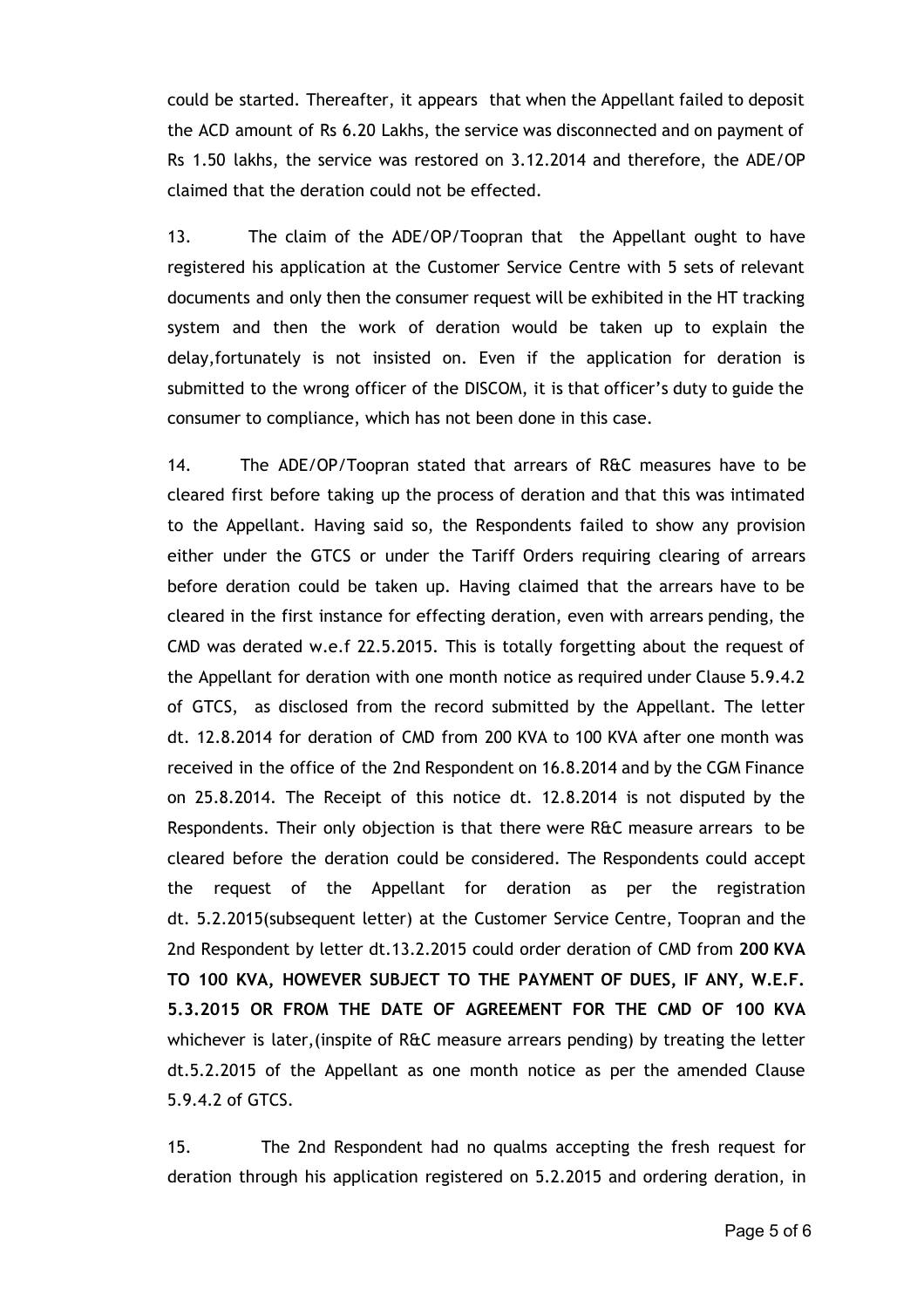spite of there being R&C measure arrears. He has no answer why deration was not carried out as requested by the Appellant by the letter dt. 12.8.2014, when through registration of the request dt. 5.2.2015 of the Appellant with R&C measure arrears still intact, deration was carried out. This discriminatory action by the Respondents in not considering deration of CMD from 200 to 100 KVA about one month after registration of the request on 5.12.2015, that too after the agreement period was over, with Customer Service Center, Toopran cannot be sustained on any ground.

16. In view of the foregoing discussion, it is clear that the Respondents have wrongly denied deration of CMD from 200 to 100 KVA to the Appellant, about one month after registration of the request letter dt. 12.8.2014 received in the Corporate office on 25.8.2014 and by the 2nd Respondent on 16.8.2014, as per Clause 5.9.4.2 of GTCS and it cannot be sustained on any ground.

17. The CGRF, without referring to the request of the Appellant for deration w.e.f 15.9.2014, merely directed the Respondents to carry out the deration as per clause 5.9.4.2 of GTCS and comply by 20.2.2015 and thus the CGRF failed to examine the issue in the correct prespective and passed a purfunctory order, which is unsustainable. Both the issues are answered accordingly.

18. In the result, the Appeal is allowed. The Appellant is found entitled to:

- i) Deration of CMD from 200 KVA to 100 KVA w.e.f 30 days after 16.8.2014 and adjustment in the bills consequent on the deration.
- ii) The impugned orders are set aside.
- 18. This award shall be implemented within 15 days of its receipt at the risk
- of penalties as indicated in clauses 3.38, 3.39, and 3.42 of the Regulation No.

3/2015 of TSERC.

Typed by CCO Corrected, Signed and Pronounced by me on this the 4th day of March, 2016.

Sd/‐

#### **VIDYUT**

#### **OMBUDSMAN**